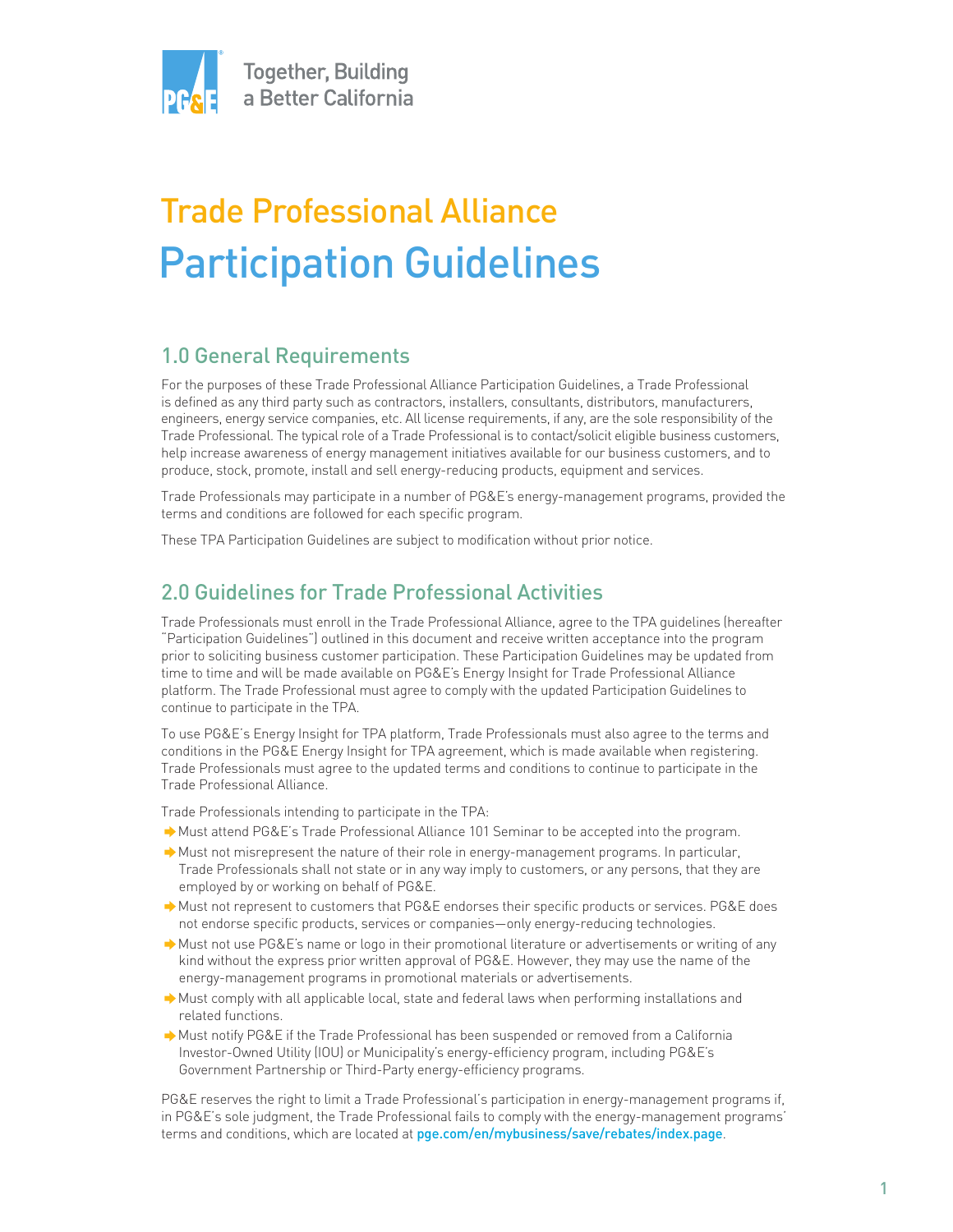## 3.0 Energy-Efficiency Programs Overview

Energy-management programs are sponsored by Pacific Gas and Electric Company (PG&E) under the direction of the California Public Utilities Commission (CPUC).

Energy-management programs are nonresidential programs that offer comprehensive energy-management solutions to business owners. Due to the diverse customer segments throughout PG&E's service territory (commercial offices, retail, hospitals, hotels, grocery stores, agricultural, etc.) and the individual needs of the customers, solutions include rebates and incentives.

PG&E's energy efficiency programs include (but are not limited to):

- Business Rebates
- Customized Retrofit Incentives
- Customized New Construction Incentives (Savings By Design)
- Retrocommissioning (RCx) Incentives

For more information, visit pge.com/en/mybusiness/save/rebates/index.page.

#### 3.1 Tax Liability

Financial incentives and rebates are taxable to the entity who receives the incentive or rebate check, whether it is the customer or the Trade Professional. Incentives and rebates greater than \$600 will be reported to the IRS, unless documentation of tax-exempt status is provided.

#### 3.2 Noncompliance

If there is continuous noncompliance by a Trade Professional with PG&E's energy-management programs' guidelines and requirements, the following steps may be taken:

- The Trade Professional will be contacted, in writing, by the PG&E energy-management program office describing the issue or complaint.
- If there is no improvement in the performance of the Trade Professional after written notification, a phone call and/or meeting will be scheduled between the PG&E energy-management program and the Trade Professional to discuss and find a solution to resolve the issue or complaint.
- Continuous noncompliance with guidelines and requirements by the Trade Professional will result in suspension from participating in the energy-management programs, which may include any combination of the following:
	- Removal from the online PG&E Trade Professional Directory
	- Restriction of the use of any energy-management program names in promotional materials or advertisements
	- Ineligible to be designated payee in programs, where applicable
	- Notification to other California Investor-Owned Utilities (IOU) and Municipalities about the Trade Professional's noncompliant activities

Some energy-management programs may be modified or terminated without prior notice. Check PG&E's website for the specific program, its modifications and updates on the program's status.

Actual historical information of a Trade Professional's participation, performance and compliance with the terms and conditions will be monitored and used to qualify Trade Professionals.

#### 3.3 California Public Utility Commission (CPUC) Authority

PG&E's participation and support for the TPA is at all times subject to regulation, changes or modifications by the California Public Utilities Commission (CPUC). The Trade Professional understands that the CPUC or its authorized third party may seek information from PG&E regarding the Program, including identification of Trade Professionals which participate in the program. PG&E will notify any Trade Professionals if the CPUC requests information about the Trade Professional from PG&E. PG&E shall have no liability to the Trade Professional or its representatives, agents or contractors as result of any disclosure of information to the CPUC about the Trade Professional as a result of the TPA.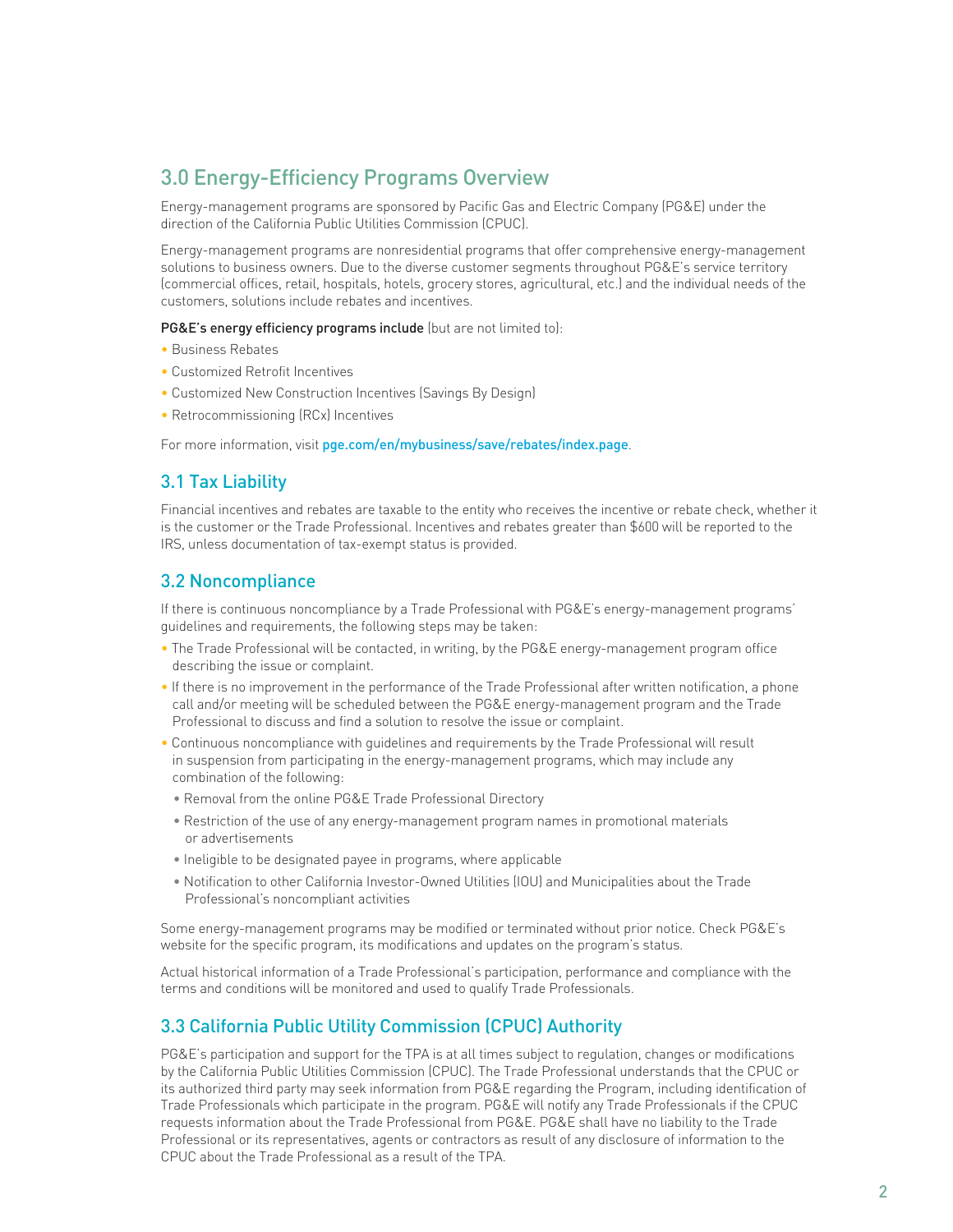# 4.0 PG&E Business Rebates Program Terms and Conditions

### 4.1 Customer Eligibility

PG&E's Business Rebates Program is open to business customers with valid nonresidential (commercial, industrial or agricultural) PG&E electric and/or gas accounts.

Businesses may be eligible, even if they only receive distribution services from PG&E. Co-generation, wind, solar and other types of self-generation customers also may be eligible for rebates.

Customers cannot receive a rebate for the same product or equipment from more than one California Investor-Owned Utility (IOU) or third party energy-efficiency program offering rebates, financing or other rebates funded with California Public Utilities Commission (CPUC) Public Goods Charge funds. Products discounted by PG&E at the point of sale are not eligible for additional rebates.

#### 4.2 Customer Participation Limits

Customers must purchase and install qualifying products as specified in the rebates and incentives catalog at pge.com/businessrebates.

As stated in PG&E's rebate documentation, these rebate eligibility dates may change based on availability of program funds. Rebates will be paid on a first-come, first-served basis based on availability of program funds. This status will be determined by the date the application is received at PG&E's Integrated Processing Center (IPC).

Under no circumstances will PG&E pay more than 100 percent of the purchase price of the items to be rebated. Purchase price includes material costs and installation labor. Sales tax and freight (shipping costs) are not included in the item's purchase price.

Trade Professionals must include the original invoice reflecting the correct purchase price, with the required documentation, when submitting the customer rebate application to PG&E's IPC. PG&E cannot accept revised documentation showing revised payment costs.

Trade Professionals must provide customers with applicable equipment warranty information for all products installed.

#### 4.3 Application Process and Eligible Products

Eligible products and specifications are listed in the Business Rebate Catalogs and are available in the following categories:

- 
- Boilers and Water Heating  **Lighting Lighting**
- Appliances and General Improvements Heating, Ventilation and Air Conditioning (HVAC)
	-
- 
- Business Computing  **Refrigeration** • Food Service Equipment
- Business Rebate Catalogs are available at pge.com/businessrebates. Qualifying products must be installed before submitting the customer's application. Submit the Business Rebates Application, with required documentation (proof of payment, invoices, receipts), using the Energy Insight for Trade Professional

PG&E Business Rebates Integrated Processing Center (IPC) P.O. Box 7265, San Francisco, CA 94120-7265

Alliance platform. Rebate applications also can be submitted to:

Rebate payments will not be released to a Trade Professional, unless a signed TPA agreement is on file at PG&E, either as an electronic or a paper copy.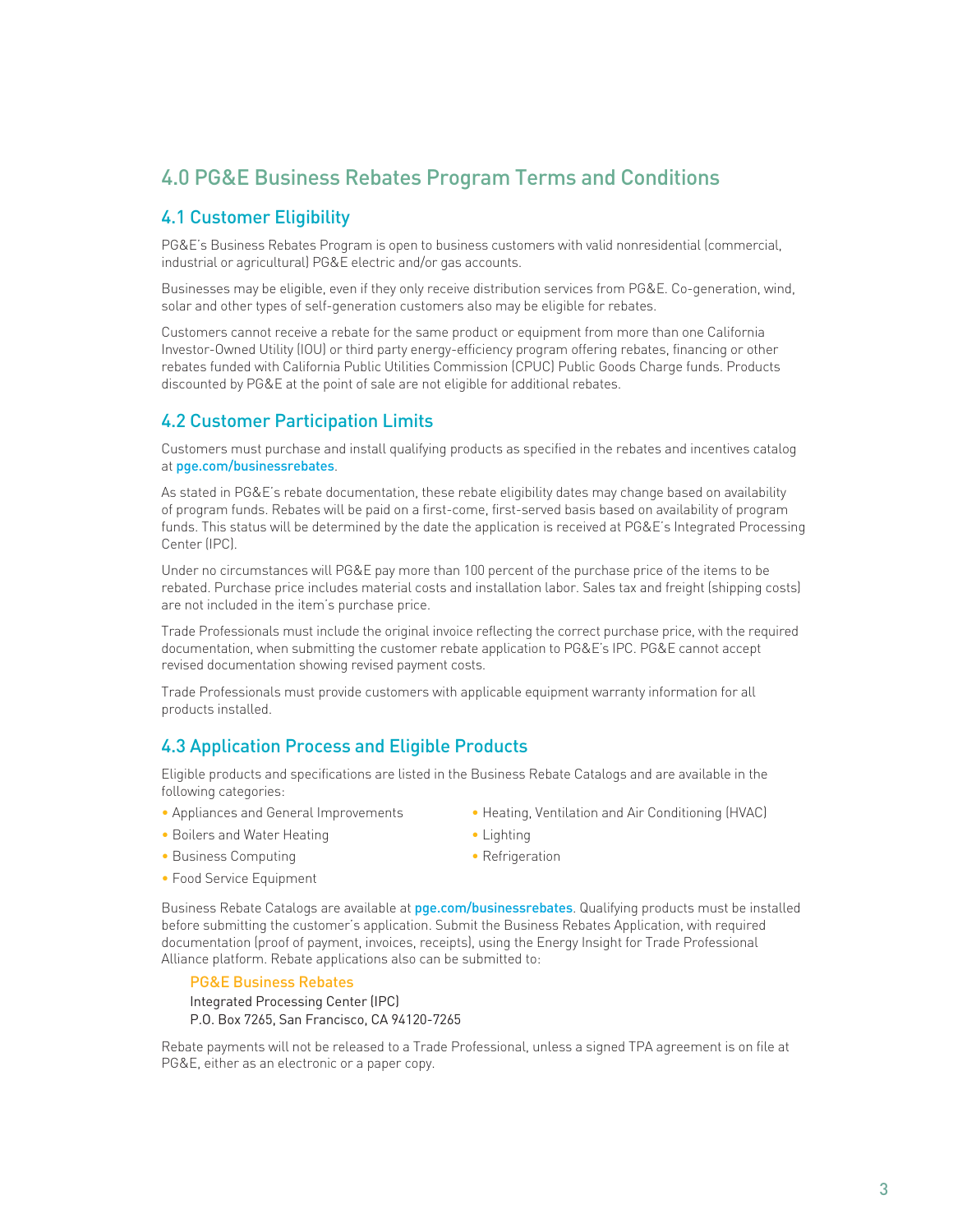## 4.4 Inspections

Product must be completely installed and entirely operational prior to applying for a rebate.

PG&E reserves the right to inspect any installation before processing an application for payment.

PG&E reserves the right to utilize special inspection levels for specific Trade Professionals, based on past performance.

If a rebate application is rejected as a result of PG&E's inspection, the Trade Professional may correct the issue(s) and resubmit the rebate application. Rebate applications will receive a maximum of two inspections: one initial inspection and one re-inspection. If the Trade Professional chooses to resubmit a rebate application that has failed initial inspection, the results from the second inspection will be considered final, and resubmittal of the rebate application will not be accepted.

#### 4.5 Business Rebate Payment Options

Trade Professionals may advise customers of the option to have PG&E make their rebate check(s) payable directly to the Trade Professional if the rebate amount is being deducted from the total sale price in advance. Customers must complete and sign the Payment Release Authorization section of the application. The Payment Release Authorization is found in of the Business Rebate Application. Trade Professionals submitting the rebate application online must retain a record of the original application for three (3) years.

For more information and access to the Business Rebate Application form and Business Rebate Catalogs, please visit pge.com/businessrebates.

## 5.0 PG&E Customized Retrofit Incentives and Customized New Construction and Savings By Design Program Terms and Conditions

#### 5.1 Customer Eligibility

There are two energy-efficiency incentive programs available to commercial, industrial and agricultural customers. The Customized Retrofit Incentives program focuses on retrofits to existing facilities. The Customized New Construction and Savings By Design program encourages high-performance new building design and construction for commercial buildings.

#### To be eligible for an incentive:

- The facility must be located in the PG&E service territory, currently have PG&E service, and will continue to receive service from PG&E upon completion.
- An application must be submitted to PG&E prior to the start of the project.
- For retrofit projects, PG&E must inspect and approve the project prior to the removal of the existing equipment or systems and the installation of new equipment or systems.
- For new construction projects, PG&E must review and approve the plan, California Energy Commission (CEC) Title 24 compliance calculations, and other design documents prior to the ordering, purchasing and/or installation of the selected energy-efficient options.

## 5.2 Trade Professional Activities

As a PG&E Trade Professional Alliance participant, your role includes providing clear explanations to our customers about how to participate in those PG&E incentive programs that relate to your services. Be sure to contact PG&E before a Customized Retrofit Incentive or Customized New Construction Incentives project is initiated. PG&E can help you to confirm the customer's eligibility and the availability of the incentive program. We will identify the appropriate application forms, offer advice on the technical aspects of your application and walk you through the process.